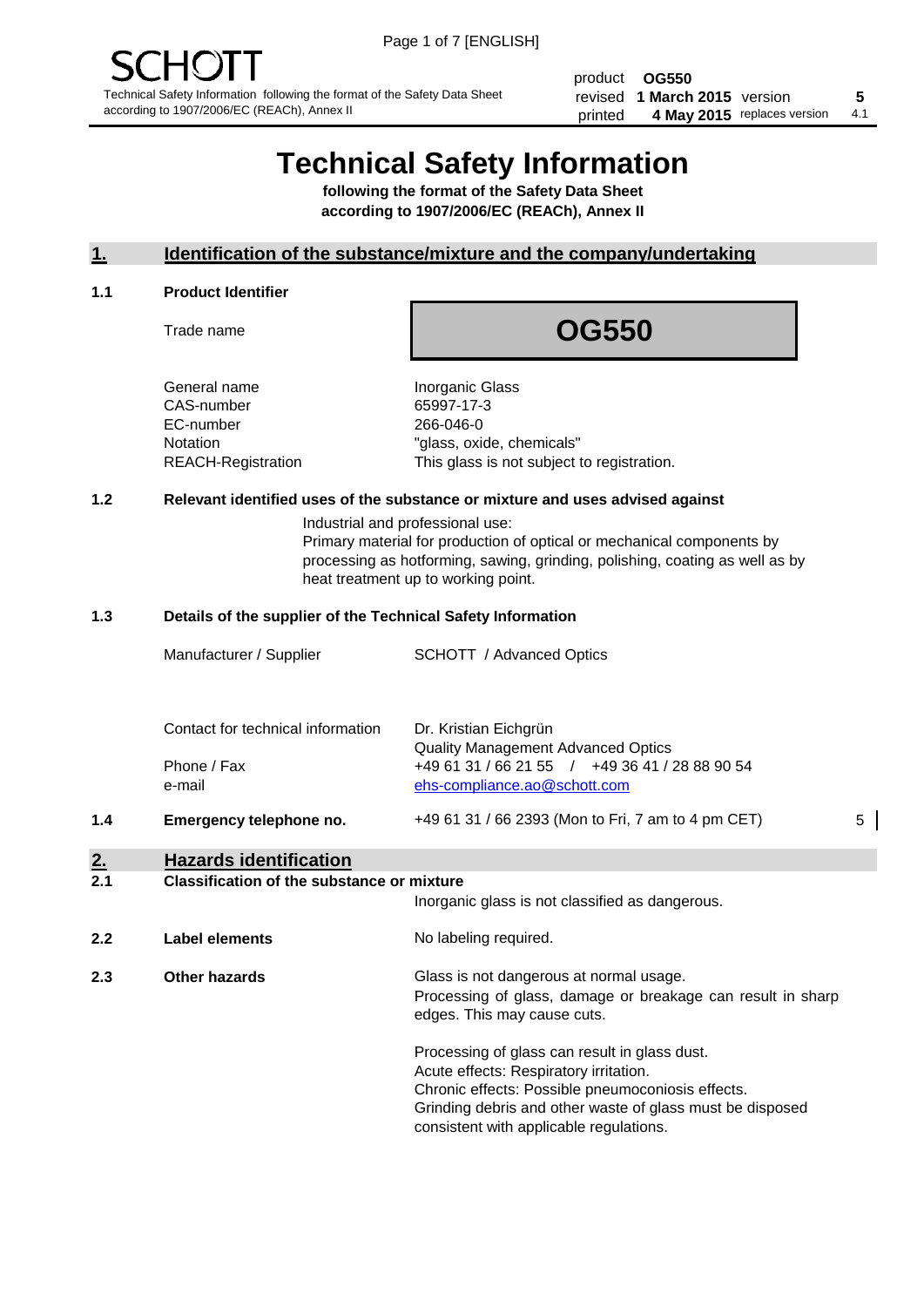#### **3. Composition/information on ingredients**

#### **3.1 Substances**

As the substance glass is not included in the candidate list of substances of very high concern, currently there are no information duties according to article 33 of REACH. However for the production of glass we may use substances, which are on the candidate list and had been included in Annex XIV of the REACH regulation or could be included in future . These powdery substances are not present as such in the final glass; they are fully integrated into the glass matrix through the melting process. Thus they loose their original characteristics. The main components are listed as additional information in chapter 16. For more information please refer to ehs-compliance.ao@schott.com.

#### **3.2 Mixtures**

Glass is classified as substance acc. to regulation (EC) No 987/2008 (amending of Reach-Reg.).

#### **4. First aid measures**

#### **4.1 Description of first aid measures**

| <b>General information</b> | Glass is no hazardous substance. The following information<br>refer to glass dust and glass splinter which may result from<br>processing or breakage. |
|----------------------------|-------------------------------------------------------------------------------------------------------------------------------------------------------|
| <b>After inhalation</b>    | Supply fresh air; consult doctor in case of complaints                                                                                                |
| After skin contact         | Normally not dangerous.                                                                                                                               |
|                            | Consult doctor in case of complaints.                                                                                                                 |
| After eye contact          | Rinse under running water.                                                                                                                            |
|                            | Consult doctor in case of complaints.                                                                                                                 |
| <b>After swallowing</b>    | Consult doctor                                                                                                                                        |

#### **4.2 Most important symptoms and effects, both acute and delayed**

none known

**4.3 Indication of immediate medical attention and special treatment needed** 

|     |                                                                     | none                           |
|-----|---------------------------------------------------------------------|--------------------------------|
| 5.  | <b>Fire fighting measures</b>                                       |                                |
| 5.1 | <b>Extinguishing media</b>                                          | no requirements                |
| 5.2 | Special hazards arising from the substance or mixture               | none. Glass is noncombustible. |
| 5.3 | <b>Advice for firefighters</b>                                      | none                           |
| 6.  | <b>Accidental release measures</b>                                  |                                |
| 6.1 | Personal precautions, protective equipment and emergency procedures |                                |
|     |                                                                     | none                           |
| 6.2 | <b>Environmental Precautions</b>                                    | none                           |
| 6.3 | Methods and material for containment and cleaning up                | none                           |
| 6.4 | Reference to other sections                                         | none                           |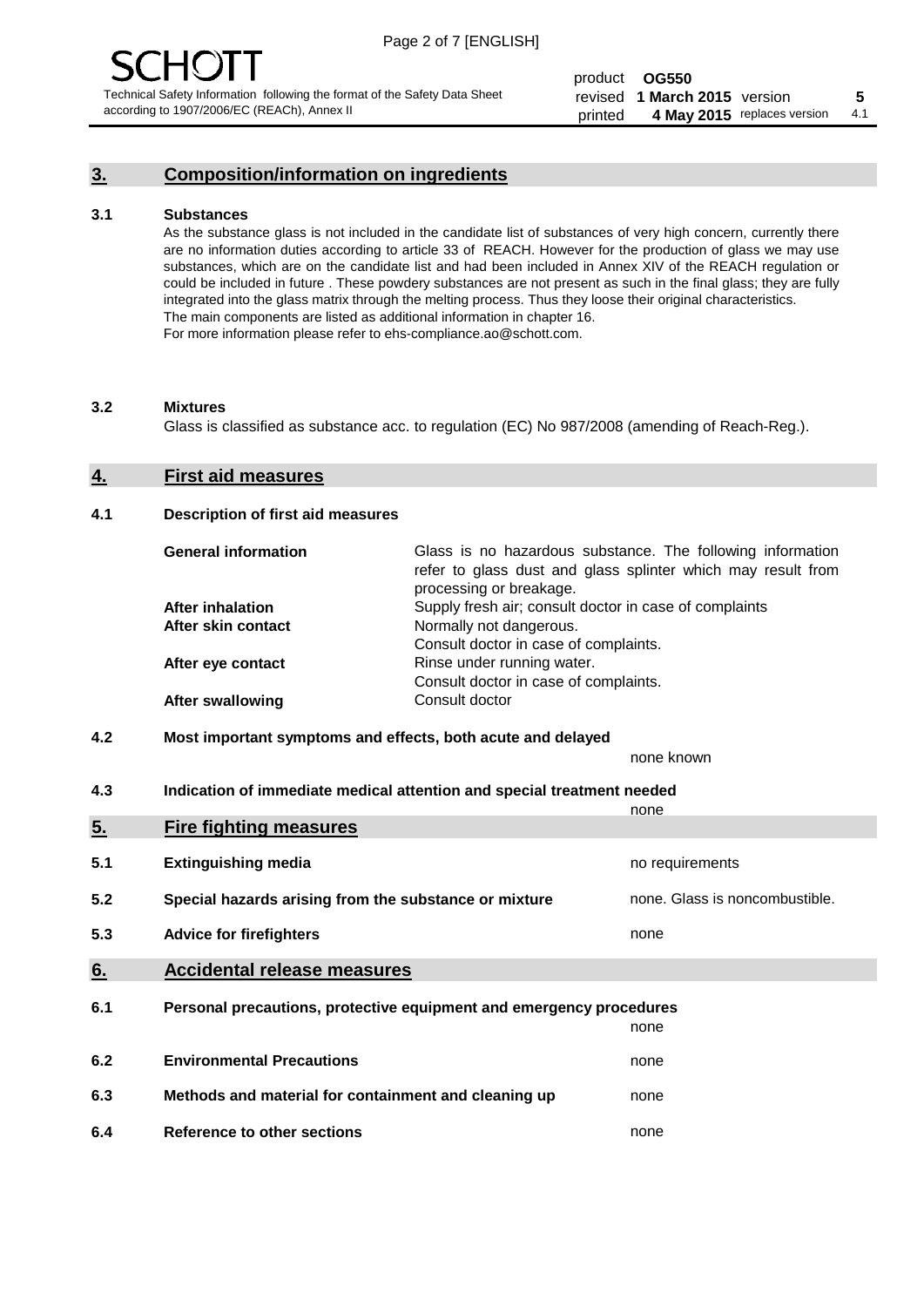

product **OG550** revised **5 1 March 2015** version printed 4 May 2015 replaces version 4.1

| $\underline{\mathbf{Z}}$ | <b>Handling and storage</b>                                                                                                                                                                                                                                                                                                                                                                                                    |                                                                                                                                                                                                                                                                                                                                        |  |  |
|--------------------------|--------------------------------------------------------------------------------------------------------------------------------------------------------------------------------------------------------------------------------------------------------------------------------------------------------------------------------------------------------------------------------------------------------------------------------|----------------------------------------------------------------------------------------------------------------------------------------------------------------------------------------------------------------------------------------------------------------------------------------------------------------------------------------|--|--|
| 7.1                      | <b>Precautions for safe handling</b>                                                                                                                                                                                                                                                                                                                                                                                           | Avoid breakage because of injury risk by sharp edges.                                                                                                                                                                                                                                                                                  |  |  |
| 7.2                      | Conditions for safe storage, including any incompatibilities                                                                                                                                                                                                                                                                                                                                                                   | Store in dry environment. Avoid excessive humidity.                                                                                                                                                                                                                                                                                    |  |  |
| 7.3                      | Specific end use(s)                                                                                                                                                                                                                                                                                                                                                                                                            | see section 1.2                                                                                                                                                                                                                                                                                                                        |  |  |
| <u>8.</u>                | <b>Exposure controls / personal protection</b>                                                                                                                                                                                                                                                                                                                                                                                 |                                                                                                                                                                                                                                                                                                                                        |  |  |
| 8.1                      | <b>Control parameters</b><br>Regulation<br>Value<br>0,3 mg / $m3$<br>peak limit<br>no information<br>teratogenic                                                                                                                                                                                                                                                                                                               | In case of dust formation, declaration for FUSED SILICA, CAS-No: 60676-86-0<br>TRGS 900 - GERMAN OCCUPATIONAL EXPOSURE LIMIT VALUES (01/2006)<br>(EXPOSURE LIMIT VALUE) with reference to the respirable fraction.<br>There is no reason to fear a risk of damage to the developing embryo<br>or foetus when limit value is adhered to |  |  |
| 8.2                      | <b>Exposure controls</b><br>Technical measures and appropriate work processes have higher priority than personal<br>protective equipment. Provide adequate ventilation by local exhaust ventilation or ventilation<br>in general.<br>Adequate assessment tools for verification of effectivity of the protective measures includes<br>methods of measurements as described in "Technischen Regeln for Gefahrstoffe (TRGS) 402. |                                                                                                                                                                                                                                                                                                                                        |  |  |
|                          | <b>Respiratory Protection</b>                                                                                                                                                                                                                                                                                                                                                                                                  | Technical measure: wet grinding/processing, avoid dust<br>formation.<br>If glass dust or particulates are above the national exposure<br>limits use a national approved respirator for dust and fibers.                                                                                                                                |  |  |
|                          | <b>Hand Protection</b>                                                                                                                                                                                                                                                                                                                                                                                                         | Use protective gloves and safety wristbands for protection<br>against cut injuries.                                                                                                                                                                                                                                                    |  |  |
|                          | Eye Protection                                                                                                                                                                                                                                                                                                                                                                                                                 | Use industrial safety glasses that meet national standards.                                                                                                                                                                                                                                                                            |  |  |
|                          | <b>Personnel Protection</b>                                                                                                                                                                                                                                                                                                                                                                                                    | Use safety skirting for protection from sharp edges.<br>Wear safety shoes.                                                                                                                                                                                                                                                             |  |  |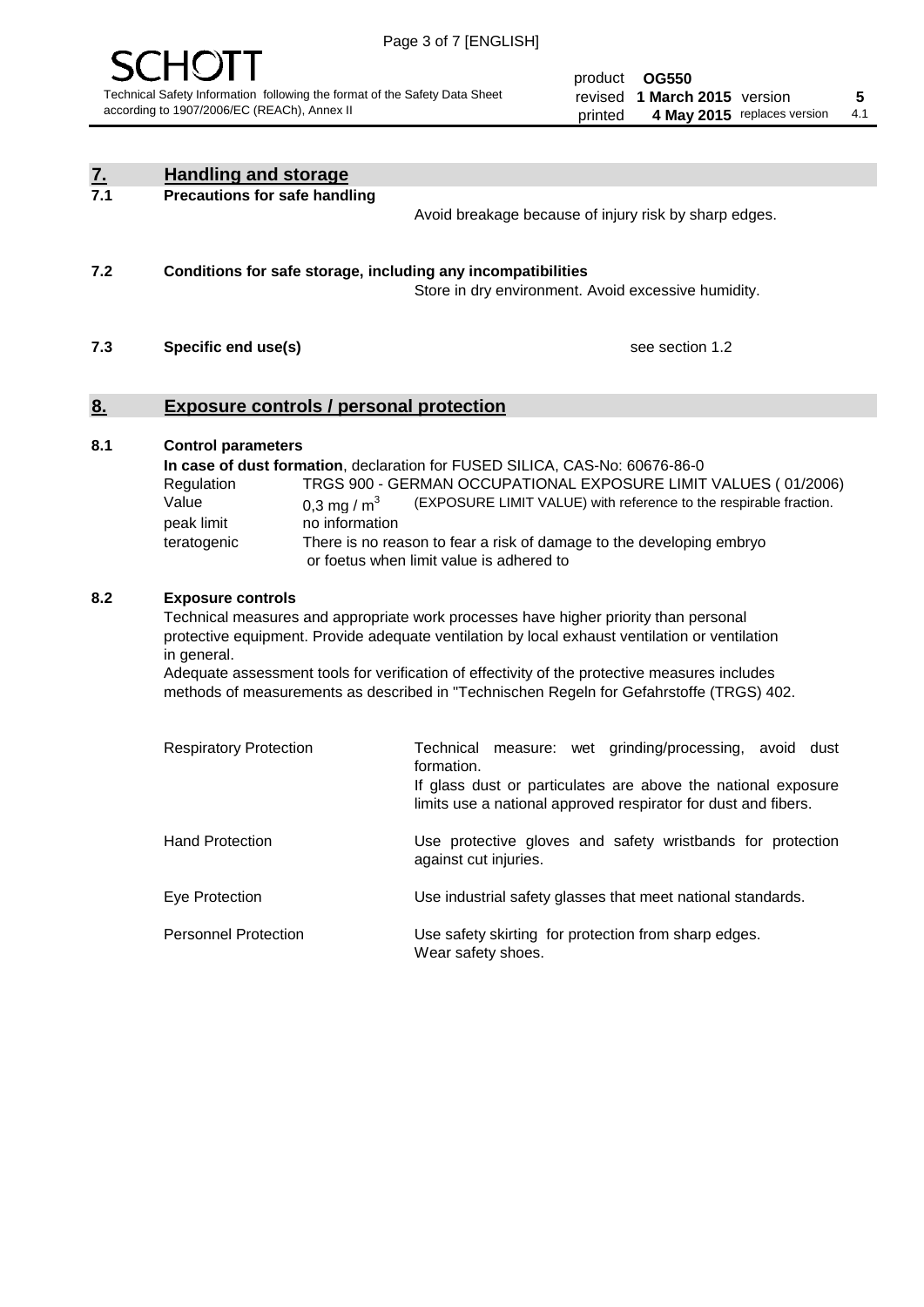#### **9. Physical and chemical properties**

#### **9.1 Information on basic physical and chemical properties**

|     | Appearance                            |                                                    |
|-----|---------------------------------------|----------------------------------------------------|
|     | <b>Physical state</b>                 | solid                                              |
|     | <b>Colour</b>                         | transparent or coloured                            |
|     | <b>Odour</b>                          | odourless                                          |
|     | pH-value                              | not applicable                                     |
|     | Boilling point/boilling range         | not applicable                                     |
|     | Melting point/melting range           | 507 °C                                             |
|     |                                       | Transformation temperature according to ISO 7884-8 |
|     | <b>Flashpoint</b>                     | not combustible                                    |
|     | <b>Combustibility</b>                 | not combustible                                    |
|     | Ignition temperature                  | none                                               |
|     | <b>Auto flammability</b>              | none                                               |
|     | Danger of explosion                   | none                                               |
|     | <b>Explosive limits upper / lower</b> | none                                               |
|     | <b>Oxidizing characteristics</b>      | none                                               |
|     | Vapour pressure                       | not applicable                                     |
|     | Density (20 °C)                       | $2,56$ g/ccm                                       |
|     | <b>Water solubility</b>               | not applicable                                     |
|     | <b>Fat solubility</b>                 | not applicable                                     |
|     | n-octanol-water partition coefficient | not applicable                                     |
|     | <b>Other information</b>              | none                                               |
| 9.2 | <b>Other information</b>              | none                                               |

#### **10. Stability and Reactivity**

#### **10.1 Reactivity**

Glass is a stable material. Glass is inert to many chemicals, but may react to hot, strong alkaline solutions and with hydrofluoric, fluorosilicic and phosphoric acids. When heated to temperatures above the melting point, metal oxide fumes may be emitted.

Glass is an amorphous, inorganic, usually transparent or translucent substance consisting of a mixture of silicates or sometimes borates or phosphates as glass formers. With additions of modifiers a melt is produced at high temperatures, that cools to a solid state without crystallization.

#### **10.2 Chemical stability**

Glass is stable at normal environmental conditions.

**10.3 Possibility of hazardous reactions** 

No hazardous reactions at intended use.

| 10.4 | <b>Conditions to avoid</b>       | see section 10.1 |
|------|----------------------------------|------------------|
| 10.5 | Incompatible materials           | see section 10.1 |
| 10.6 | Hazardous decomposition products | see section 10.1 |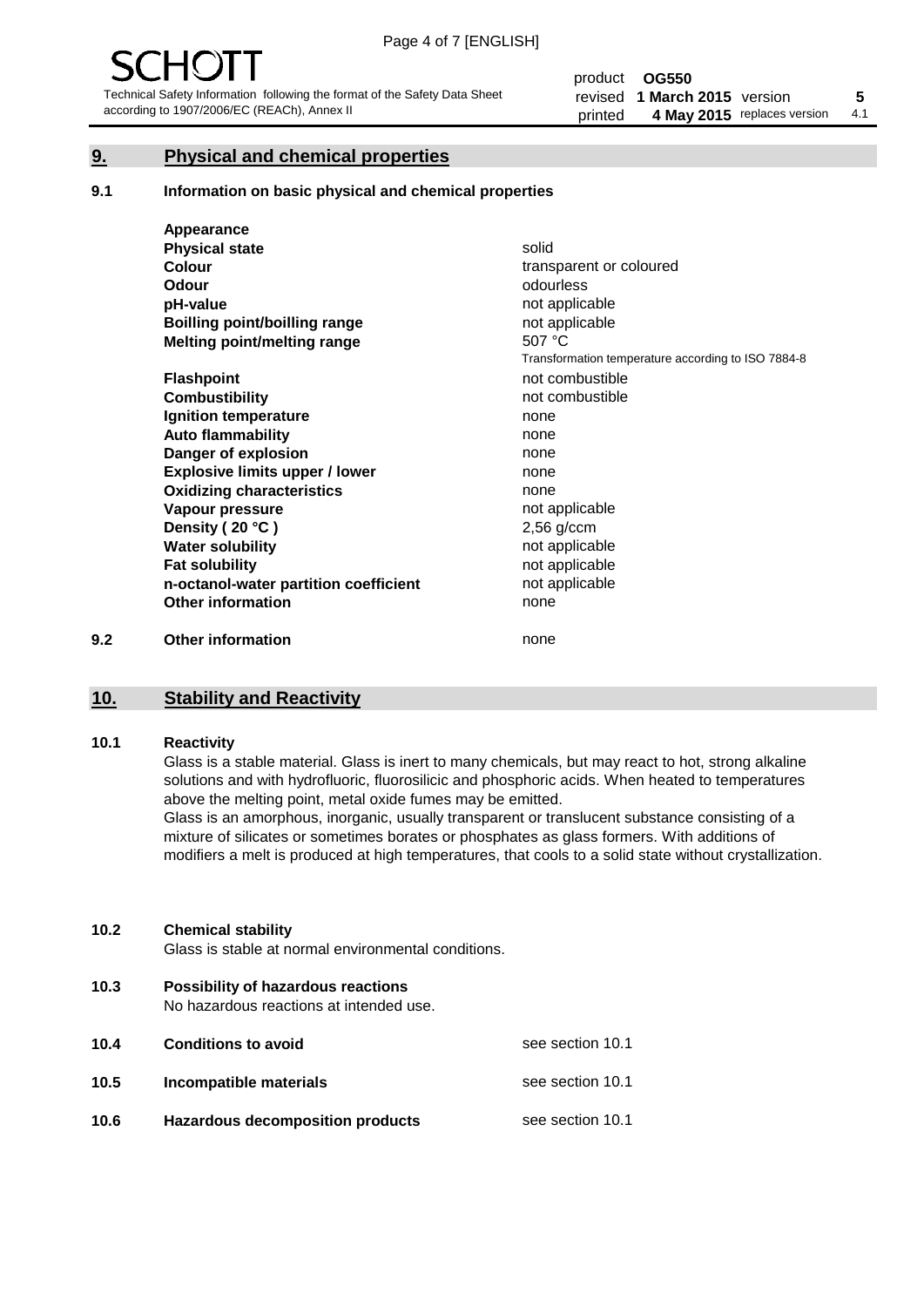

#### **11. Toxicological information**

**11.1 Information on toxicological effects** Toxicological data are not available.

### **12. Ecological information**

- **12.1 Toxicity**
- **12.2 Persistence and degradability**
- **12.3 Bioaccumulative potential**
- **12.4 Mobility in soil**
- **12.5 Results of PBT and vPvB assessment**
- **12.6 Other adverse effects**

#### **13. Disposal considerations**

**13.1 Waste treatment methods**

Disposal according to local regulations

unknown unknown unknown unknown

unknown unknown

| <u>14.</u> | <b>Transport information</b>                                            |                     |  |
|------------|-------------------------------------------------------------------------|---------------------|--|
| 14.1       | <b>UN Number</b>                                                        | no requirements     |  |
| 14.2       | <b>UN Proper Shipping Name</b>                                          | no requirements     |  |
| 14.3       | <b>Transport hazard class(es)</b>                                       | no requirements     |  |
| 14.4       | Packing group                                                           | no requirements     |  |
| 14.5       | <b>Environmental hazards</b>                                            | no requirements     |  |
| 14.6       | Special precautions for user                                            | see sections 6 to 8 |  |
| 14.7       | Transport in bulk according to Annex II of MARPOL73/78 and the IBC Code |                     |  |
|            |                                                                         | no requirements     |  |

#### **15. Regulatory information**

#### **15.1 Safety, health and environmental regulations/legislation specific for the substance or mixture**

**REACH** Under REACH glass is classified as a "Substance". According to Appendix V Number 11 of the REACh regulation glass is exempted from registration if specified conditions are met. SCHOTT AG, Advanced Optics has examined this conditions for its products. This glass is not subject to registration.

**RoHS** This glass does not contain - according to our knowledge - materials in concentrations, whose placing on the market is forbidden in accordance to the current requirements of the European Directive 2011/65/EU. This glass contains cadmium to achieve it's particular characteristics. It is compliant to the RoHS due to the exemptions specified in the annex of the RoHS.

**United Nations Globally Harmonized System (UN-GHS) related to safety information.**

This information considers also the requirements of the UN-GHS related to safety information.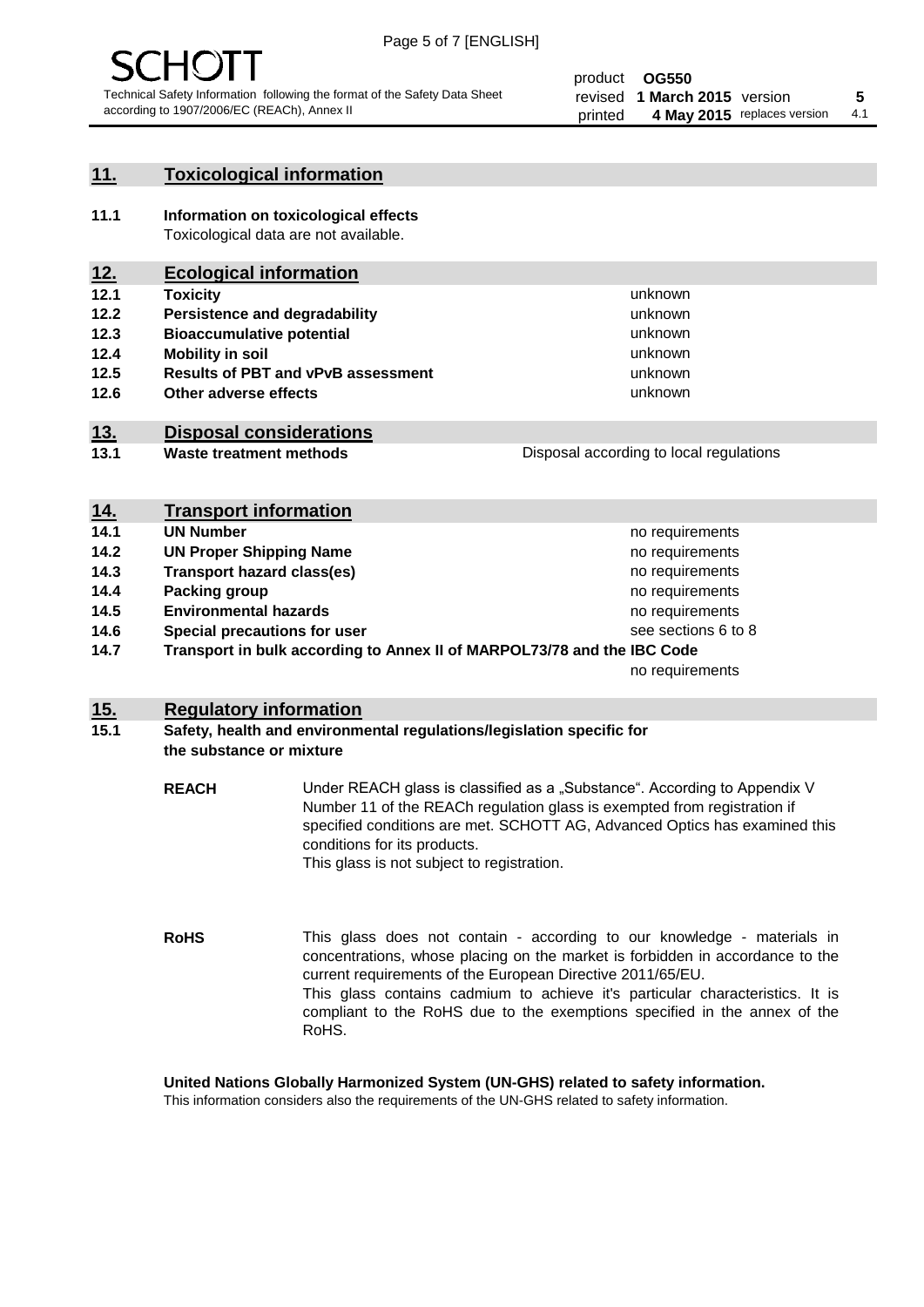# - JF

Technical Safety Information following the format of the Safety Data Sheet according to 1907/2006/EC (REACh), Annex II

#### product **OG550** revised **5 1 March 2015** version printed 4 May 2015 replaces version 4.1

#### **15.2 Chemical Safety Assessment**

A Chemical Safety Assessment has not been carried out.

#### **16. Other information**

#### **16.1 Composition of mixture according to raw materials, based on the oxides.**

| chemical        |               | proportion    | SVHC (REACH) | Reg.  | <b>OSHA</b>                                             | <b>ACGIH</b>                                 | Carc. |
|-----------------|---------------|---------------|--------------|-------|---------------------------------------------------------|----------------------------------------------|-------|
| name            | <b>CAS-No</b> | of weigth (%) | (Y/N)        | (Y/N) | <b>PEL</b>                                              | <b>TLV</b>                                   | (Y/N) |
| Boron Oxide     | 1303-86-2     | < 1           | Yes          | Yes   | $15 \text{ mg/m}^3$                                     | $10 \text{ mg/m}^3$                          | No    |
| Calcium Oxide   | 1305-78-8     | < 1           | No           | Yes   | $5 \text{ mg/m}^3$                                      | $2 \text{ mg/m}^3$                           | No    |
| Cadmium Oxide   | 1306-19-0     | $1 - 10$      | Yes          | Yes   |                                                         | $0.2 \text{ mg/m}^3$ 0.01 mg/m <sup>3</sup>  | Yes   |
| Potassium Oxide | 12136-45-7    | $1 - 10$      | No           | No    | N/A                                                     | N/A                                          | No    |
| Sodium Oxide    | 1313-59-3     | $10 - 20$     | <b>No</b>    | No.   | N/A                                                     | N/A                                          | No    |
| Sulfur          | 7704-34-9     | < 1           | No           | Yes   | N/A                                                     | N/A                                          | No    |
| Selenium        | 7782-49-2     | < 1           | No           | Yes   | $0.2 \,\mathrm{mq/m^3}$                                 |                                              | No    |
| Silica          | 14808-60-7    | $70 - 80$     | No.          | Yes   |                                                         | $0.1 \text{ mg/m}^3$ 0.025 mg/m <sup>3</sup> | No    |
| Zinc Oxide      | 1314-13-2     | $10 - 20$     | No           | Yes   | 5 mg/m <sup>3</sup> (fume) 2 mg/m <sup>3</sup> (R dust) |                                              | No    |

**The classification and limiting values are valid for the raw materials, see section 3. Glass is not a substance of very high concern (SVHC).**

#### **Explanations to the data in the table**

| SVHC(REACH)        | The raw material is listed in the candidate list of the substances of very high<br>concern                                                                 |
|--------------------|------------------------------------------------------------------------------------------------------------------------------------------------------------|
| Reg.               | Regulated chemical substance per list OSHA Regulations (Standards - 29 CFR)<br>Subpart 1910.1000 Tables Z1 to Z3 Limits for Air Contaminants               |
| OSHA / PEL         | Permissible exposure limit – for chemical materials, issued by the OSHA                                                                                    |
| <b>ACGIH / TLV</b> | Threshold limit value - chemical substances classification by the ACGIH                                                                                    |
| <b>OSHA</b>        | Occupational Safety and Health Administration, an organization of the US.<br>Department of Labor (www.osha.gov).                                           |
| ACGIH              | American Conference of Governmental Industrial Hygienists (ACGIH), an<br>member-based organization that advances occupational and environmental<br>health. |
| Carc.              | Chemical substance classified as carcinogen                                                                                                                |